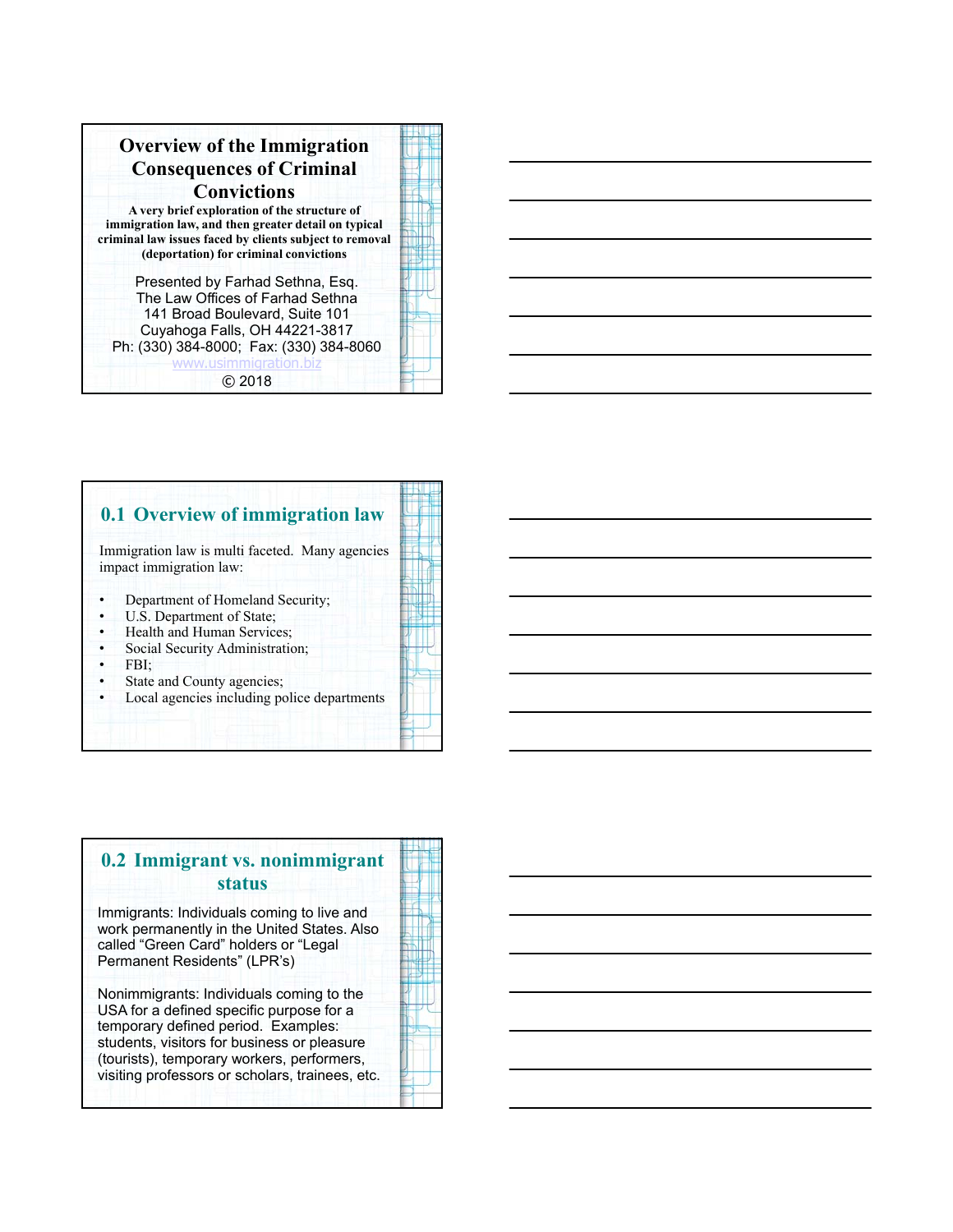



## **0.4 Additional sources of immigration law and policy**

- BIA decisions;
- BALCA and other administrative agency decisions;
- Administrative Appeals Office of the USCIS;
- Policies and memoranda issued by
- various executive branch agencies;
- Emerging trend: state laws regulating immigration – example – Arizona SB 1070
- Immigration Reform on the horizon?
- **Executive actions**
- 

# **0.5 Family and Employment based immigration law and priority dates – see online chart from US Department of State – updated monthly**

Source – US Department of State, "Visa Bulletin" – basically, there are not enough immigrant visas per year for the number of people waiting in line. So the line gets longer.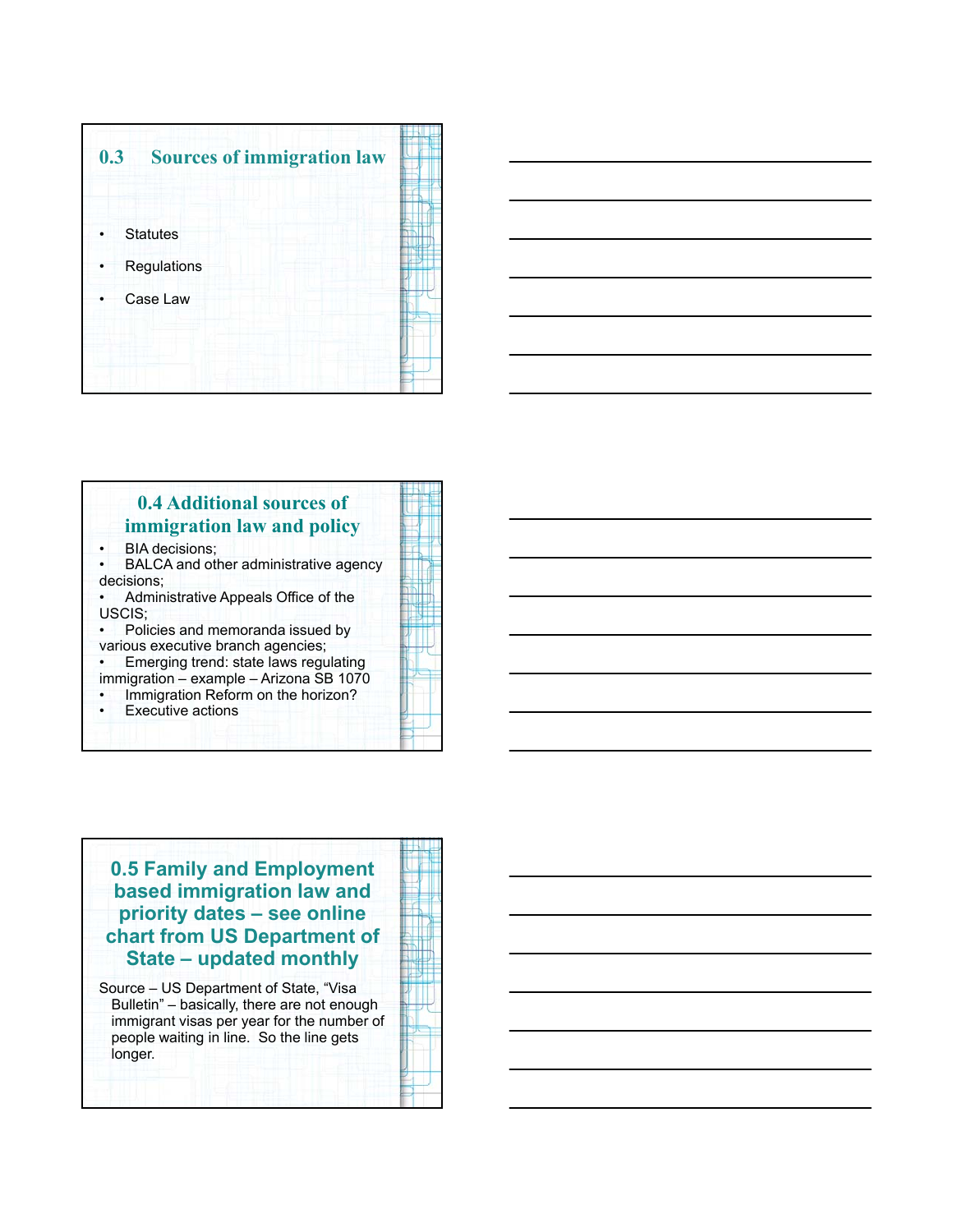



## **1.1.1 What is a "Conviction" under immigration law**

Under the Immigration Act:

101(a)(48)(A) The term "conviction" means, with respect to an alien, a formal judgment of guilt of the alien entered by a court or, if adjudication of guilt has been withheld, where--

101(a)(48)(A)(i) a judge or jury has found the alien guilty or the alien has entered a plea of guilty or nolo contendere or has admitted sufficient facts to warrant a finding of guilt, and

# **1.1.2 Conviction under immigration law (continued)**

101(a)(48)(A)(ii) the judge has ordered some form of punishment, penalty, or restraint on the alien's liberty to be imposed.

101(a)(48)(B) Any reference to a term of imprisonment or a sentence with respect to an offense is deemed to include the period of incarceration or confinement ordered by a court of law regardless of any suspension of the imposition or execution of that imprisonment or sentence in whole or in part.

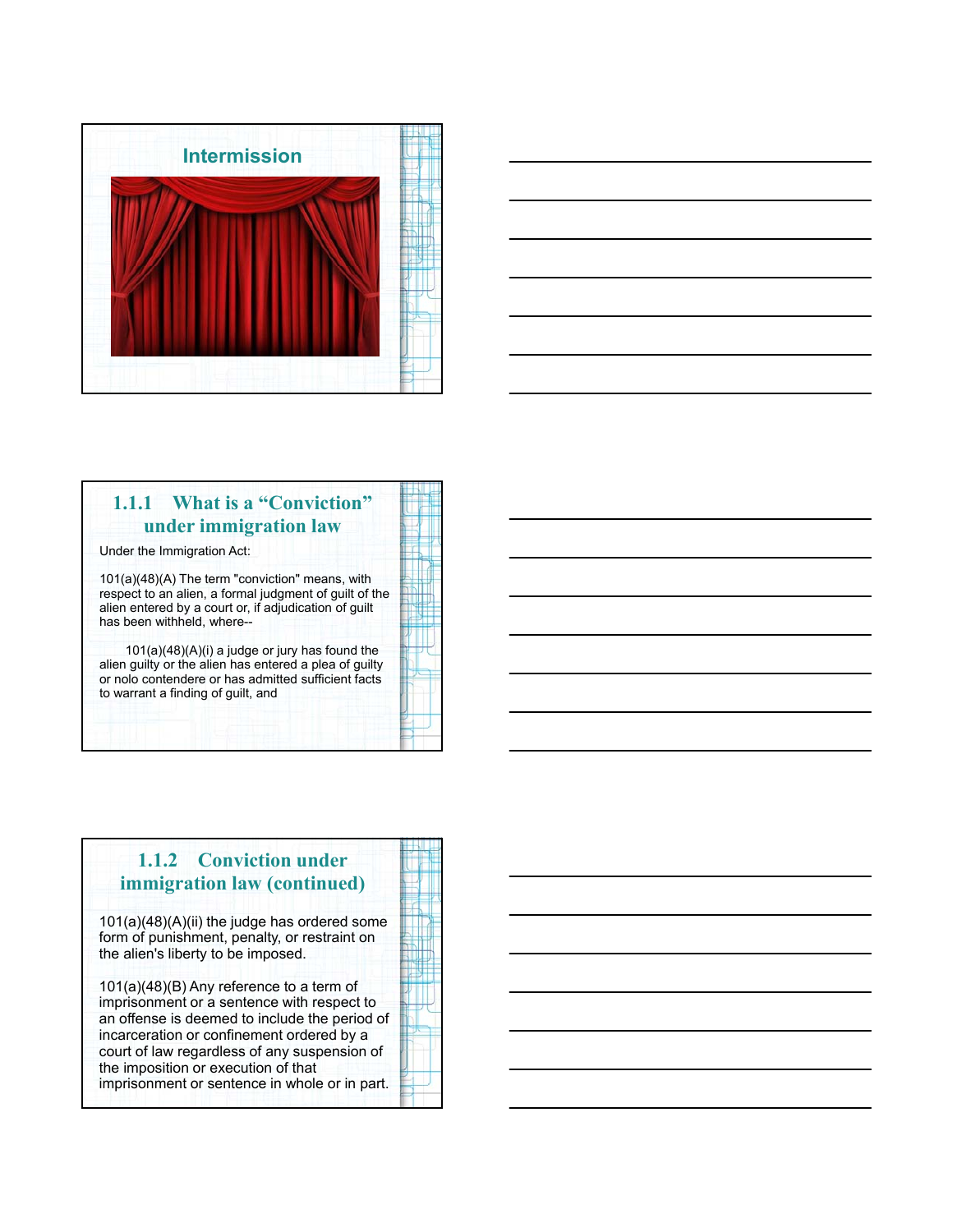

## **1.1.4 Withdrawing a guilty plea**

There must be an underlying issue of law or fact or a constitutional issue that permits the withdrawal of a guilty plea. If a plea is withdrawn purely for immigration purposes it may still count as a conviction for removal or exclusion purposes.

Entry into to a diversion program which requires an admission to the elements of the offense can still constitute a conviction for immigration purposes. See the definition of conviction above.

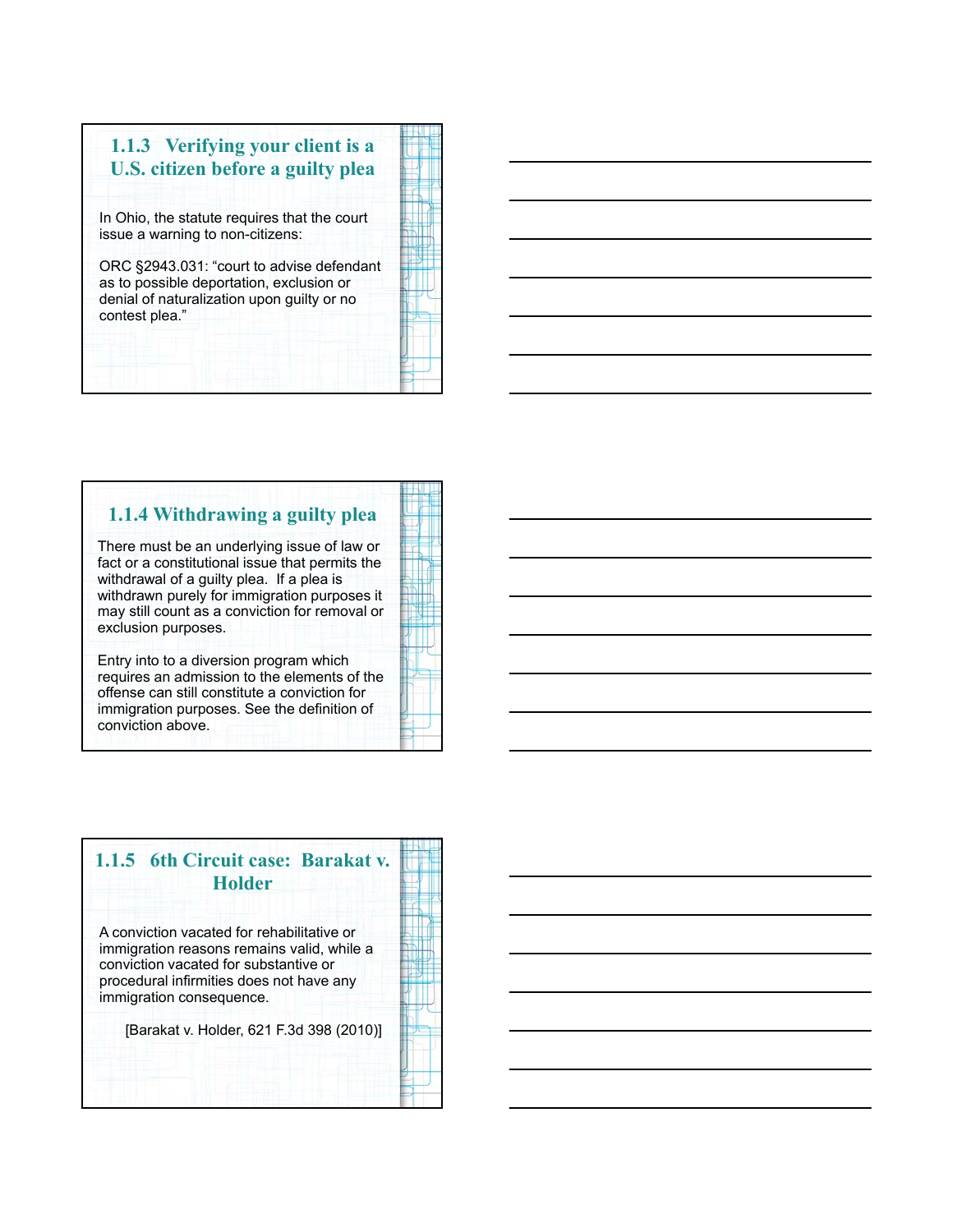

### **1.1.7 Crimes with immigration consequences**

Crimes involving moral turpitude: Two elements- (1) commission within 5 years after the date of admission and (2) sentence of one year or more may be imposed (ie, max sentence – even if not imposed – is one year or more per the statute)

7/30/2012 12:00:00 12:00:00 12:00:00 12:00:00 12:00:00 12:00:00 12:00:00 12:00:00 12:00:00 12:00:00 12:00:00 1<br>1/30/2013 12:00:00 12:00:00 12:00:00 12:00:00 12:00:00 12:00:00 12:00:00 12:00:00 12:00:00 12:00:00 12:00:00 1<br>

Multiple criminal convictions: Two or more crimes involving "moral turpitude" not arising out of a single scheme of criminal misconduct – length of sentence not material

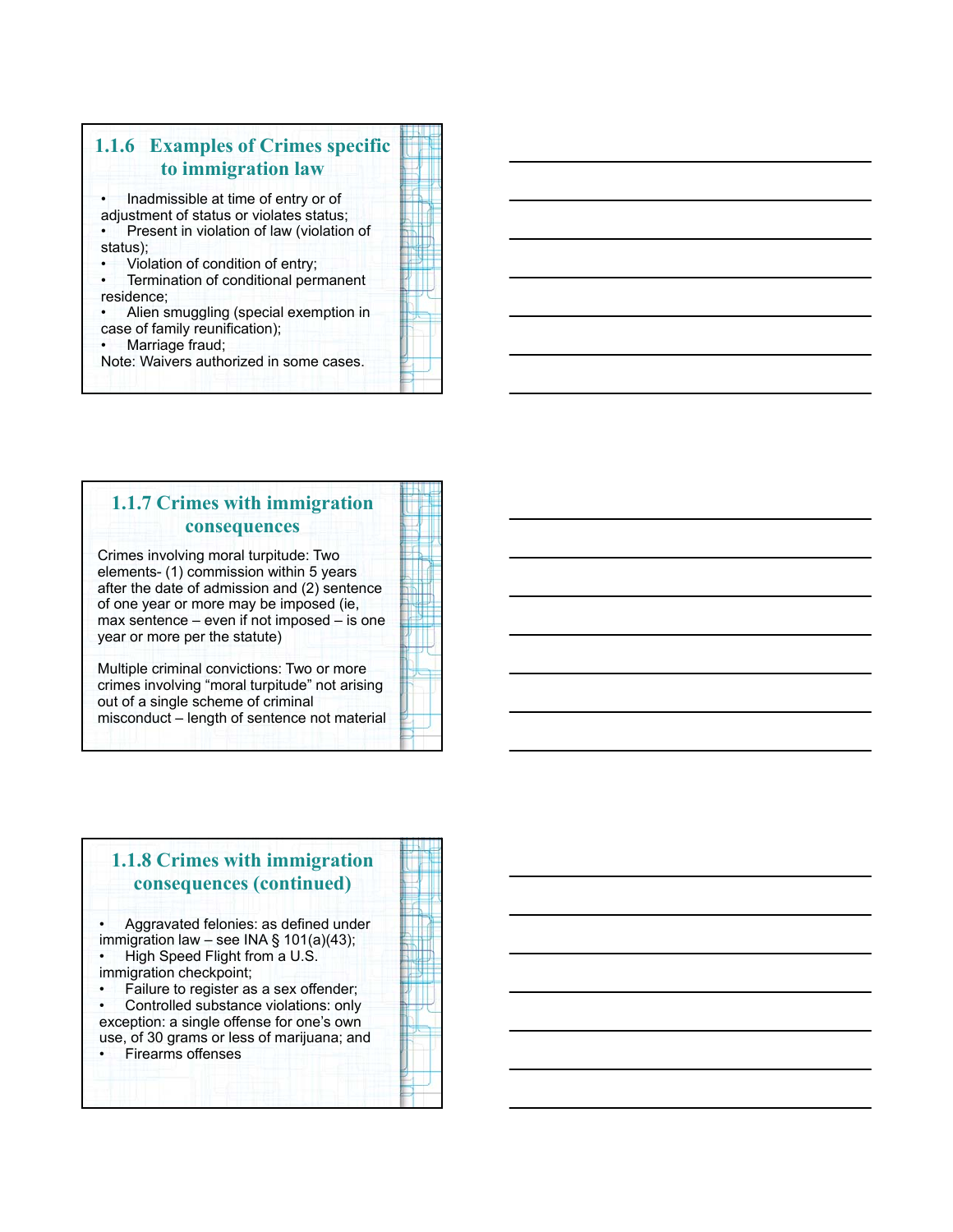

## **1.1.10 Critical: the time for vigorous defense is at criminal trial, not in removal proceedings**

Defenses under immigration law may present extremely difficult or insurmountable burdens or may be completely unavailable.

Once the alien is convicted, that conviction becomes a matter of record for the immigration court and the alien can then be ordered removed simply by virtue of that conviction. A collateral attack on the underlying conviction is not permissible through immigration court.

# **1.2.1 Criminal considerations in immigration law: Mandatory Detention**

The Attorney General of the United States MUST take into custody any alien who has committed certain crimes. Therefore, if your client has committed certain crimes, upon conviction and perhaps serving his or her prison sentence, he may remain in custody pending deportation proceedings.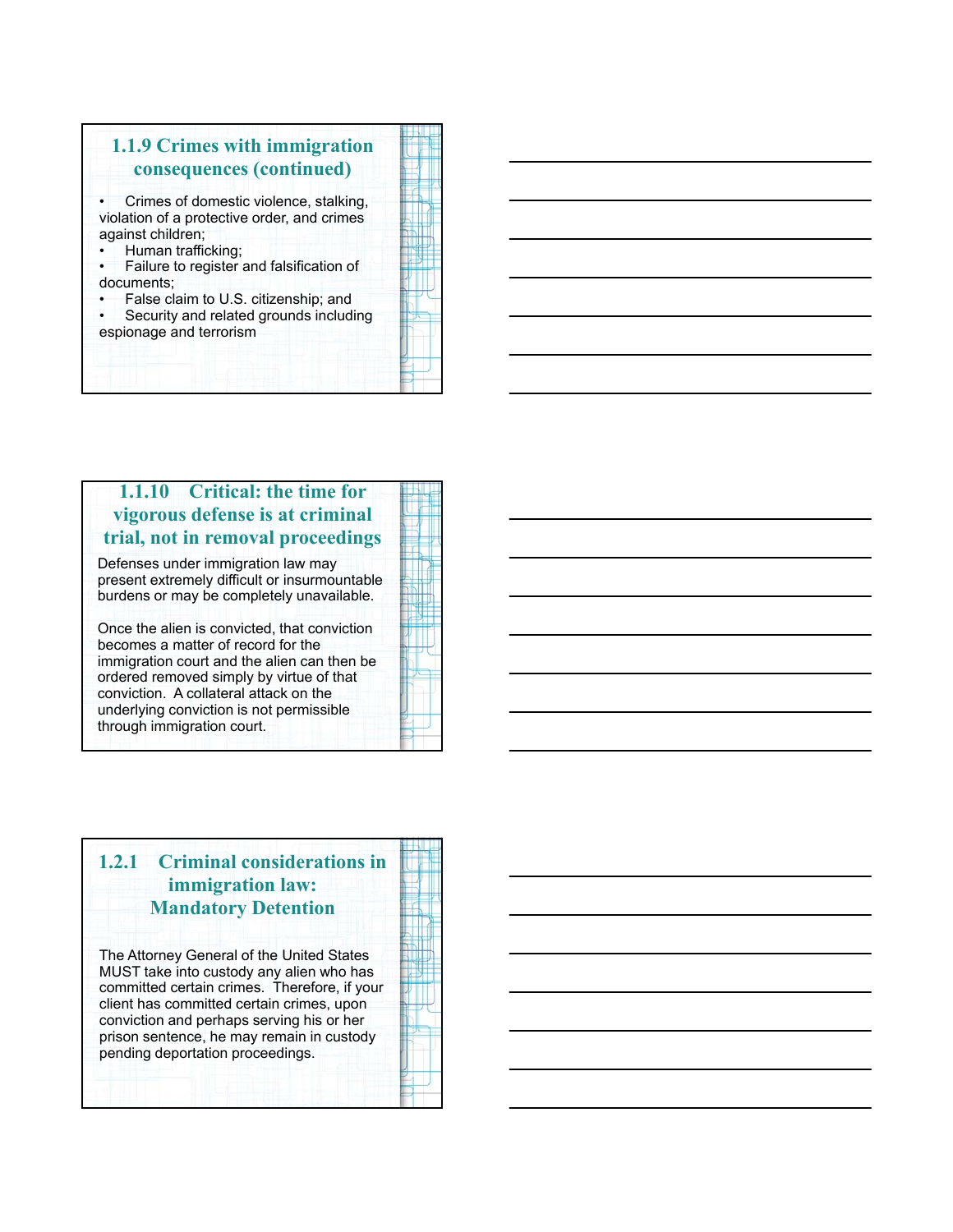## **1.2.2 Crimes requirin g mandatory detention– INA**  § **236 (c)**

• Inadmissible due to criminal or related grounds;

• Deportable for multiple crimes involving moral turpitude, conviction of an aggravated felony, conviction of controlled substance violations, firearms violations, and other "miscellaneous crimes";

• Deportable due to a conviction for a crime – for which a sentence of one year or more was imposed; and

• Inadmissible for terrorist activities.

### **1.2.3 Mandator y detention upheld by Supreme Court**

In *Jennings v. Rodriguez*, 138 S.Ct. 830 (2018), the Supreme Court held that the Immigration and Nationality Act ("INA") authorizes the prolonged detention of certain noncitizens without a custody hearing during their removal cases. The Court reversed a decision by the Ninth Circuit Court of Appeals construing 8 U.S.C. §§ 1225(b) and 1226(c) to authorize detention for only six months, at which point the detainee must receive a custody hearing before an immigration judge.

7/30/2012 12:00:00 12:00:00 12:00:00 12:00:00 12:00:00 12:00:00 12:00:00 12:00:00 12:00:00 12:00:00 12:00:00 1<br>1/30/2013 12:00:00 12:00:00 12:00:00 12:00:00 12:00:00 12:00:00 12:00:00 12:00:00 12:00:00 12:00:00 12:00:00 1<br>

### **1.3.1 How does an alien get on the DHS' "radar"?** • Report of commission of crime - "secure communities" - INA § 287(g) agreement; • Applications to a U.S. or state agency for any type of benefit; • Workforce enforcement or SSA/IRS "no match" letters; • Report to USCIS or DHS if a student or employee has fallen out of status; and • Informants including competitors, family members, disgruntled employees, or exspouses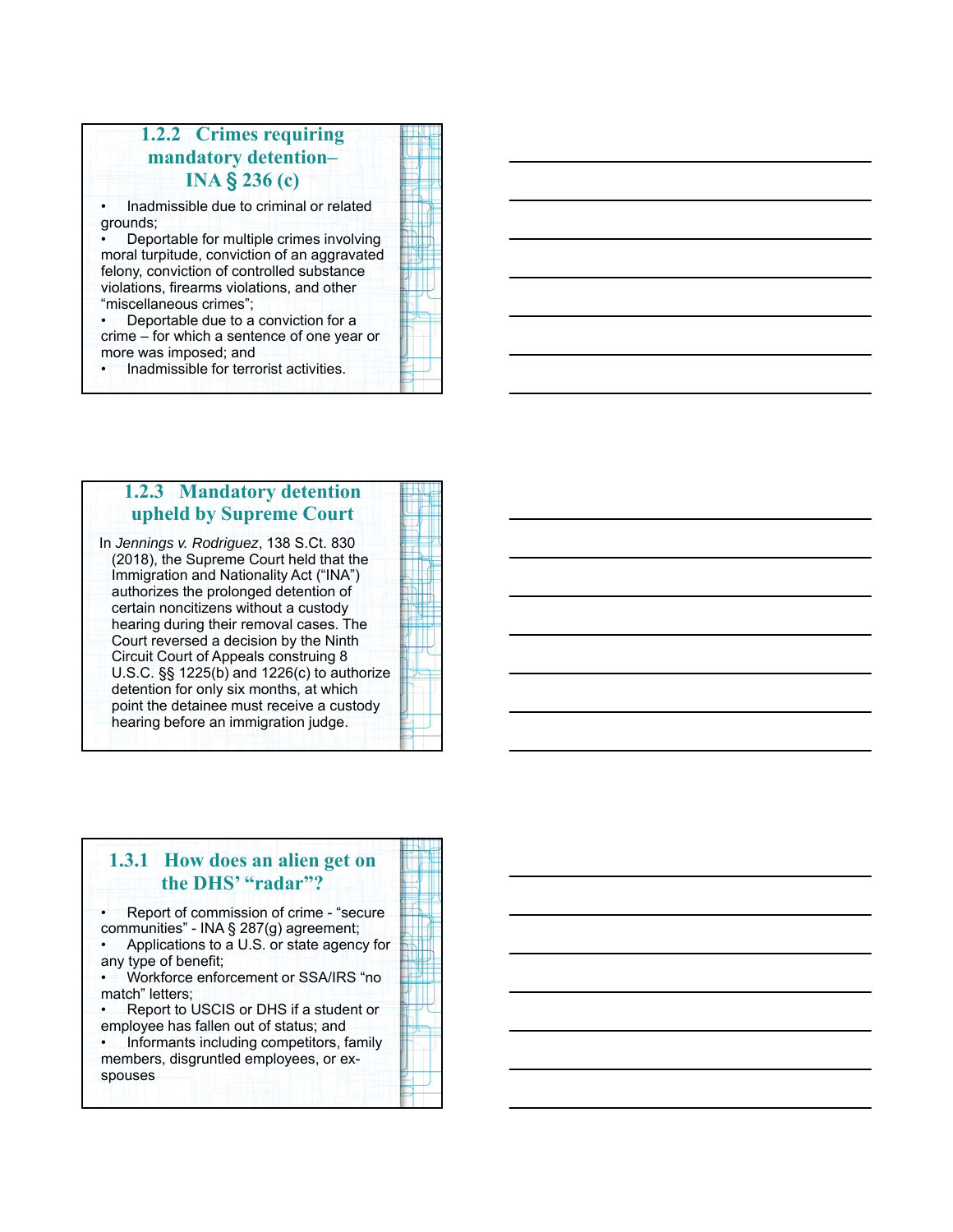## **1.3.2 Deportation and exclusion**

Deportation applies to individuals already in the United States after illegal entry or violation of status. By contrast, exclusion applies to individuals who never really made an entry to the United States, and could therefore be deported much quicker. Both the grounds of deportation and exclusion were merged into one process called "removal" subsequent to the IIRIRA of 1996, but the separate grounds for deportation and exclusion still apply.



# **1.3.3 Grounds for exclusion** • Health-related grounds; • Criminal and related grounds; • Multiple criminal convictions; Controlled substance traffickers; • Prostitution and commercialized vice

# **1.3.4 Grounds for exclusion (continued)**

• Aliens involved in serious criminal activity who have asserted immunity from prosecution (example: diplomats);

• Foreign government officials who have committed particularly severe violations of religious freedom;

• Significant traffickers in persons;

Money laundering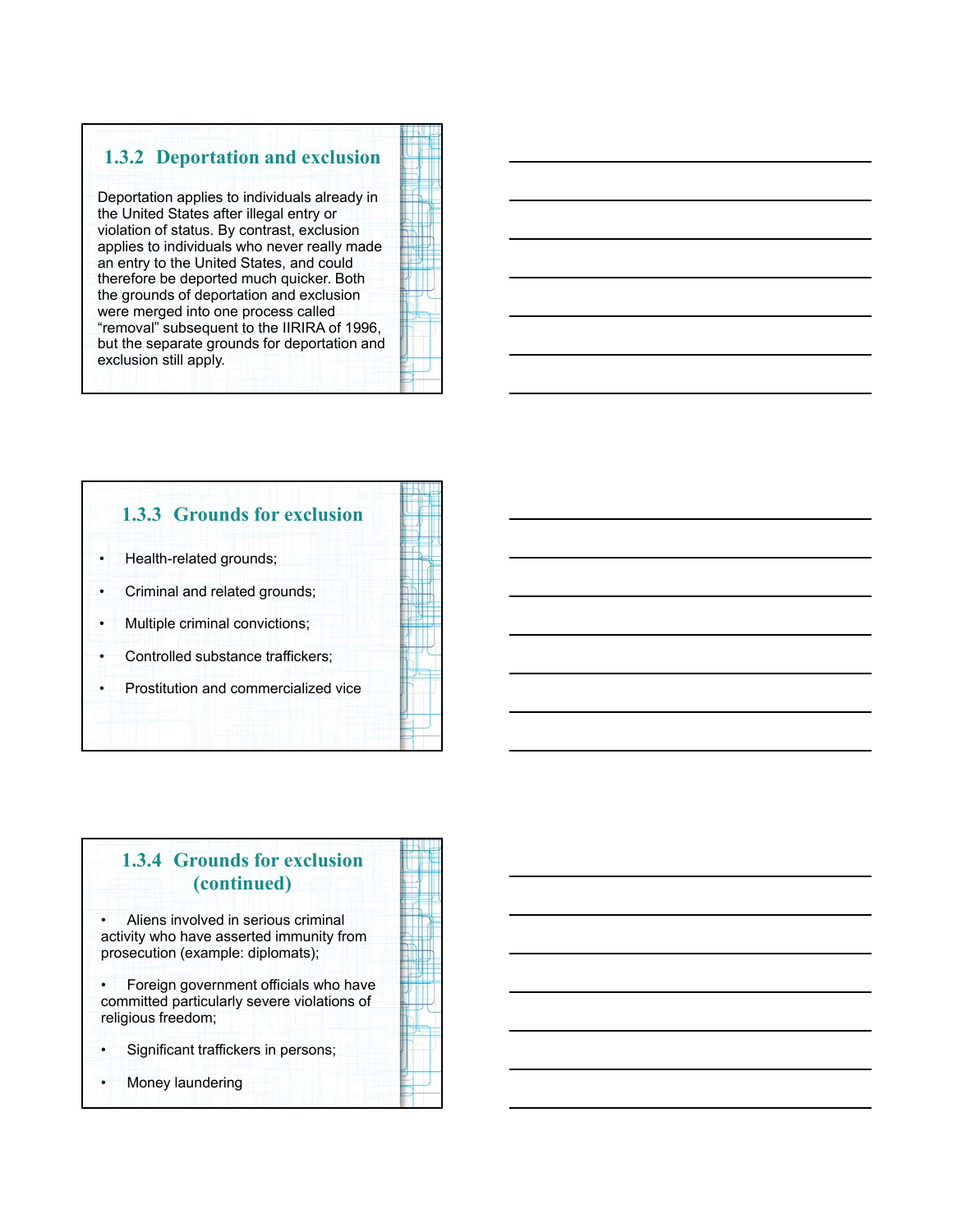





# **1.3.7 False claim to U.S. citizenship**

There are no waivers available for a false claim to U.S. citizenship. In most instances, the alien will be prohibited from ever obtaining any immigration benefit if he or she has made such a false claim. Only relief available: asylum / withholding / Convention Against Torture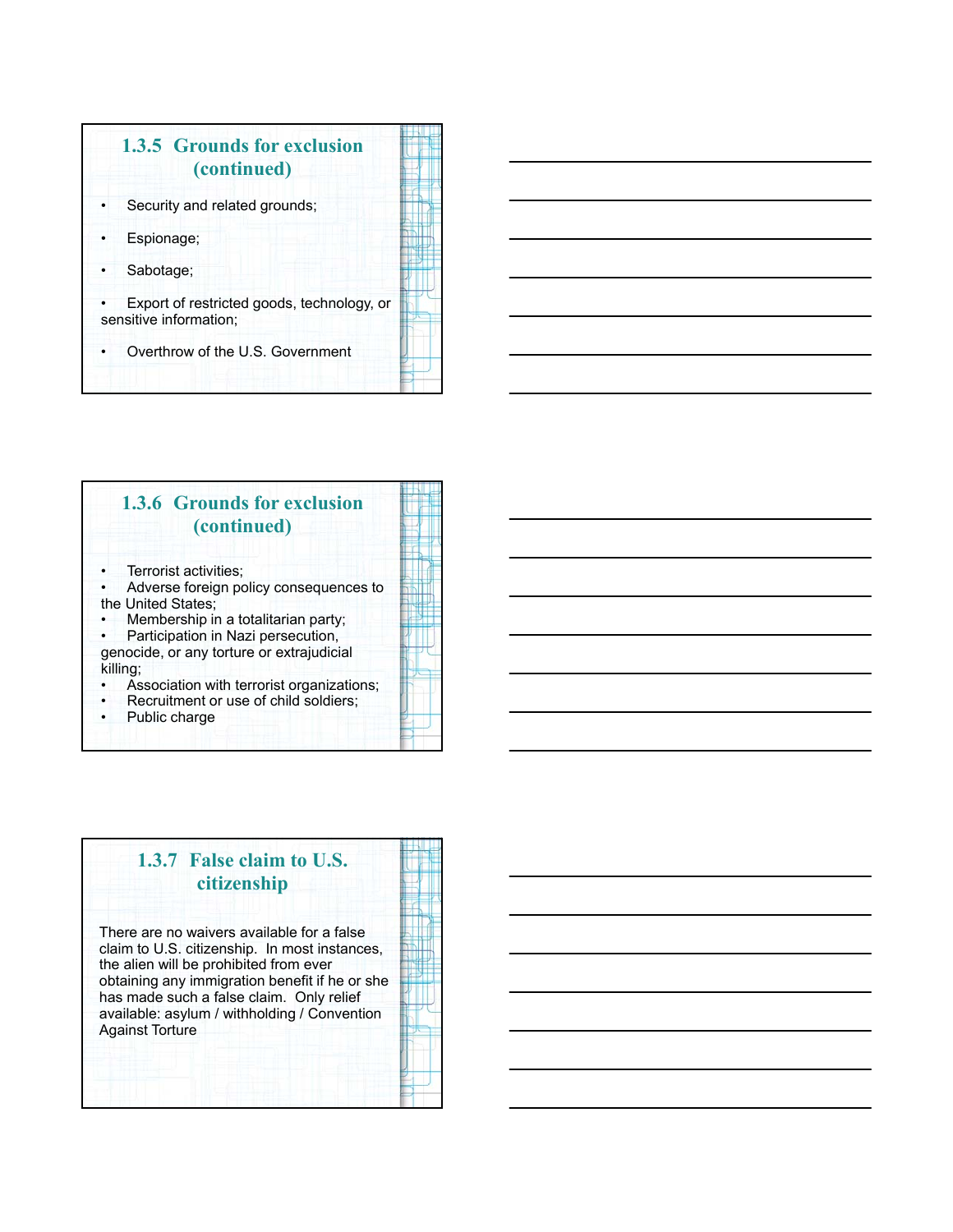

# **1.4.2 Aggravated felonies (continued)**

• Illicit trafficking in firearms, destructive devices, or in explosive materials;

• Money laundering or unlawful monetary transactions exceeding \$10,000;

Explosive materials offenses;

• Firearms offenses;

• Crime of violence for which the term of imprisonment is at least 1 year

# **1.4.3 Aggravated felonies (continued)** • Theft offense or burglary offense for which the term of imprisonment is at least 1 year; Demand for or receipt of ransom; • Child pornography; • RICO crimes, gambling offenses There are additional aggravated felonies listed in the statute- this list is not exhaustive.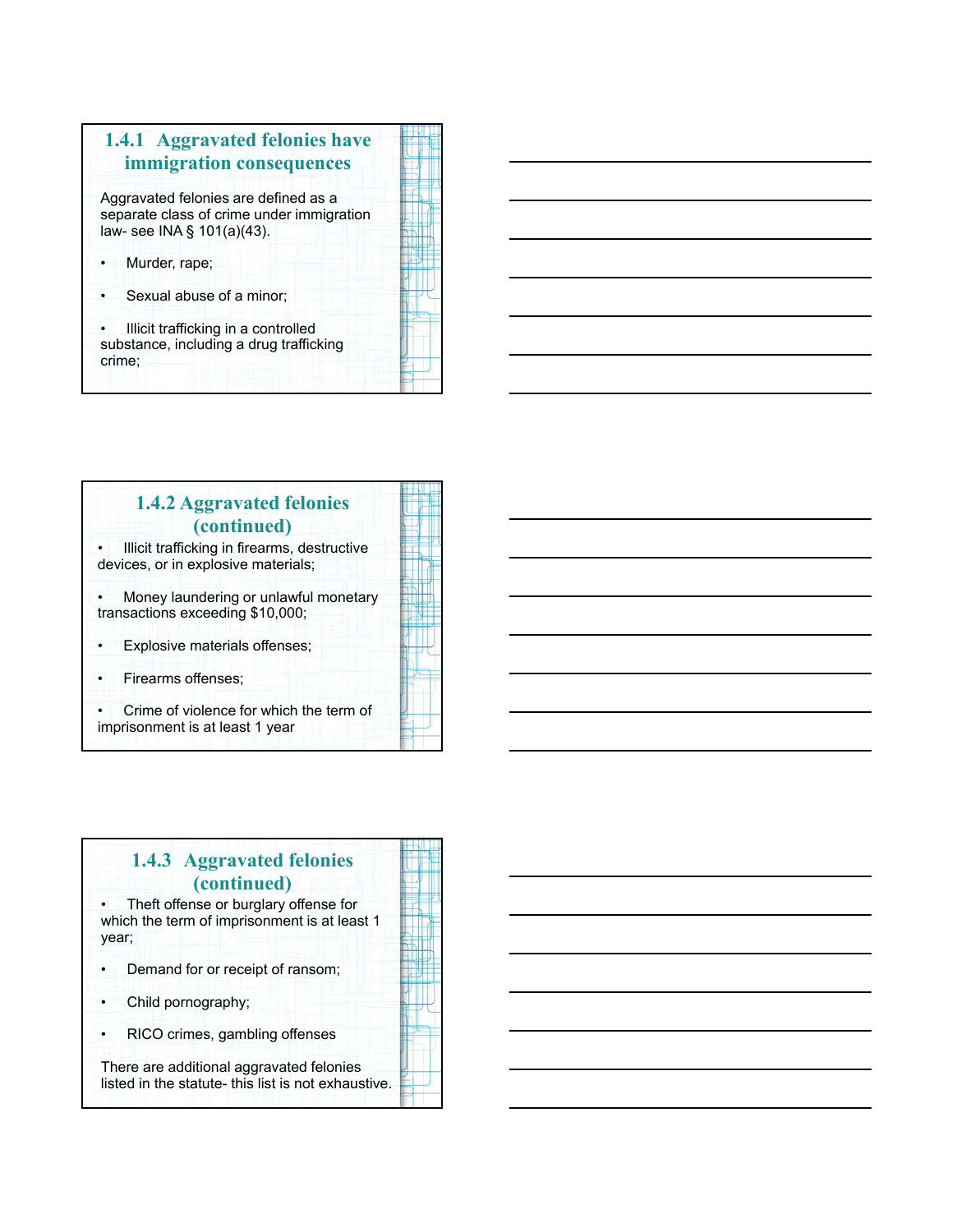## **1.4.4 Effect of criminal convictions on naturalization**

Conviction for an aggravated felony after November 2, 1990 renders the alien forever ineligible to naturalize. Conviction for certain crimes is a prima facie indicator that the alien lacks "good moral character", which is a prerequisite for naturalization. While the alien may not be removable, the alien may either become barred from naturalization or may be barred until 5 years or more have passed from the disqualifying conviction and the conclusion of any probation.

#### **1.5.1 Waivers** Unlawful presence waiver; US Citizen or LPR immediate relative-immigrant petition; • Family-Based or Employment-Based petitions that are "current" Cancellation of Removal; • Commission of certain crimes prior to 1997 (St. Cyr); • Waivers for permanent resident aliens convicted of criminal offenses- INA § 212(h) - 7 year rule; • "Petit offense" waivers- single crime involving moral turpitude for which a sentence of 6 months (for exclusion) or 1 year (for removal) was imposed;

Petit offense- drug possession of 30 grams or less of marijuana for one's own use

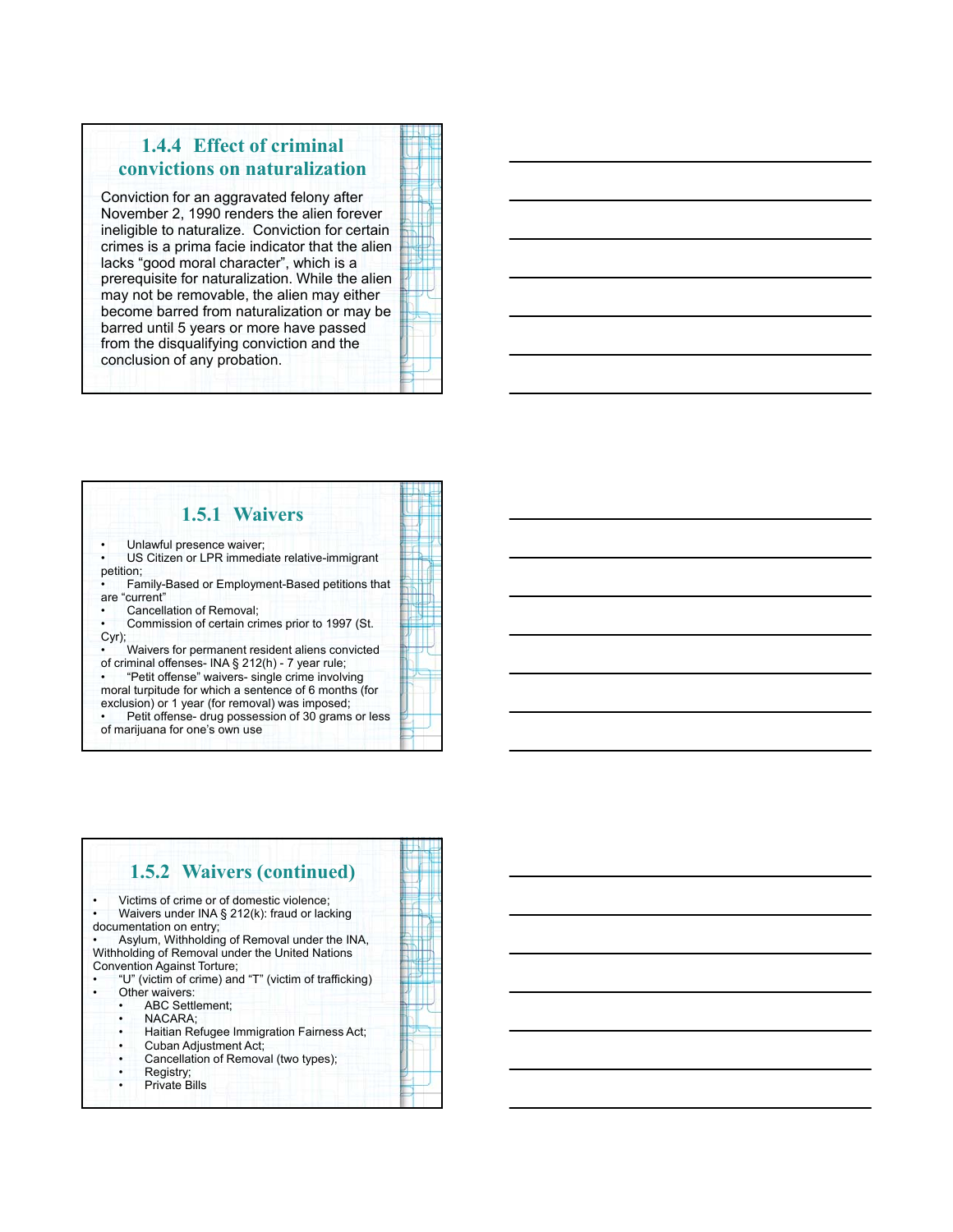## **1.6.1 Post conviction relief**

Leading case: *Barakat v. Holder*, 621 F.3d 398 (6th Cir., 2010);

Holding: Whereas a "conviction vacated for rehabilitative or immigration reasons remains valid," a conviction "vacated because of procedura or substantive infirmities does not." Id. at 403. For the Government to carry its ultimate burden, then, "the government must prove, with clear and convincing evidence, that the [alien]'s conviction was quashed solely for rehabilitative reasons or reasons related to his immigration status." Id.. At n time, however, does the alien bear the burden of proving that his conviction was vacated on a "recognized legal ground." id. At 404.

|    | I |  |
|----|---|--|
|    | ۹ |  |
|    | ī |  |
|    |   |  |
|    |   |  |
|    |   |  |
|    |   |  |
|    | ۱ |  |
|    | I |  |
| al |   |  |
|    | ı |  |
|    | ۱ |  |
|    |   |  |
|    |   |  |
|    |   |  |
| ,  |   |  |
|    |   |  |
|    |   |  |
|    |   |  |
|    |   |  |
|    |   |  |
|    |   |  |
|    |   |  |
| no |   |  |
|    |   |  |
|    |   |  |
|    |   |  |
|    |   |  |
|    |   |  |
|    |   |  |
|    |   |  |

## **1.6.2 Post conviction relief**

The BIA, in *Matter of Jose MARQUEZ CONDE*, 27 I&N Dec. 251 (BIA 2018), adopted the 6th Circuit's reasoning on a nationwide basis in the immigration courts, concluding that - other than in the 5th Circuit.

"[W]e consider convictions that have been vacated based on procedural and substantive defects in the underlying criminal proceeding as no longer valid for immigration purposes" *id.,* at 255

## **1.6.3 Lessons learned from**  *Barakat*

(1) consult with immigration counsel BEFORE entering any plea

(2) entry into a deferred adjudication or rehabilitative / diversionary program which requires admission of the elements of the crime could amount to a guilty plea for immigration purposes;

(3) include the Barakat "magic" language in any post-conviction motion to vacate a conviction and in the related order - "procedural or substantive infirmities". Avoid any reference to vacating the conviction for "rehabilitative or immigration reasons."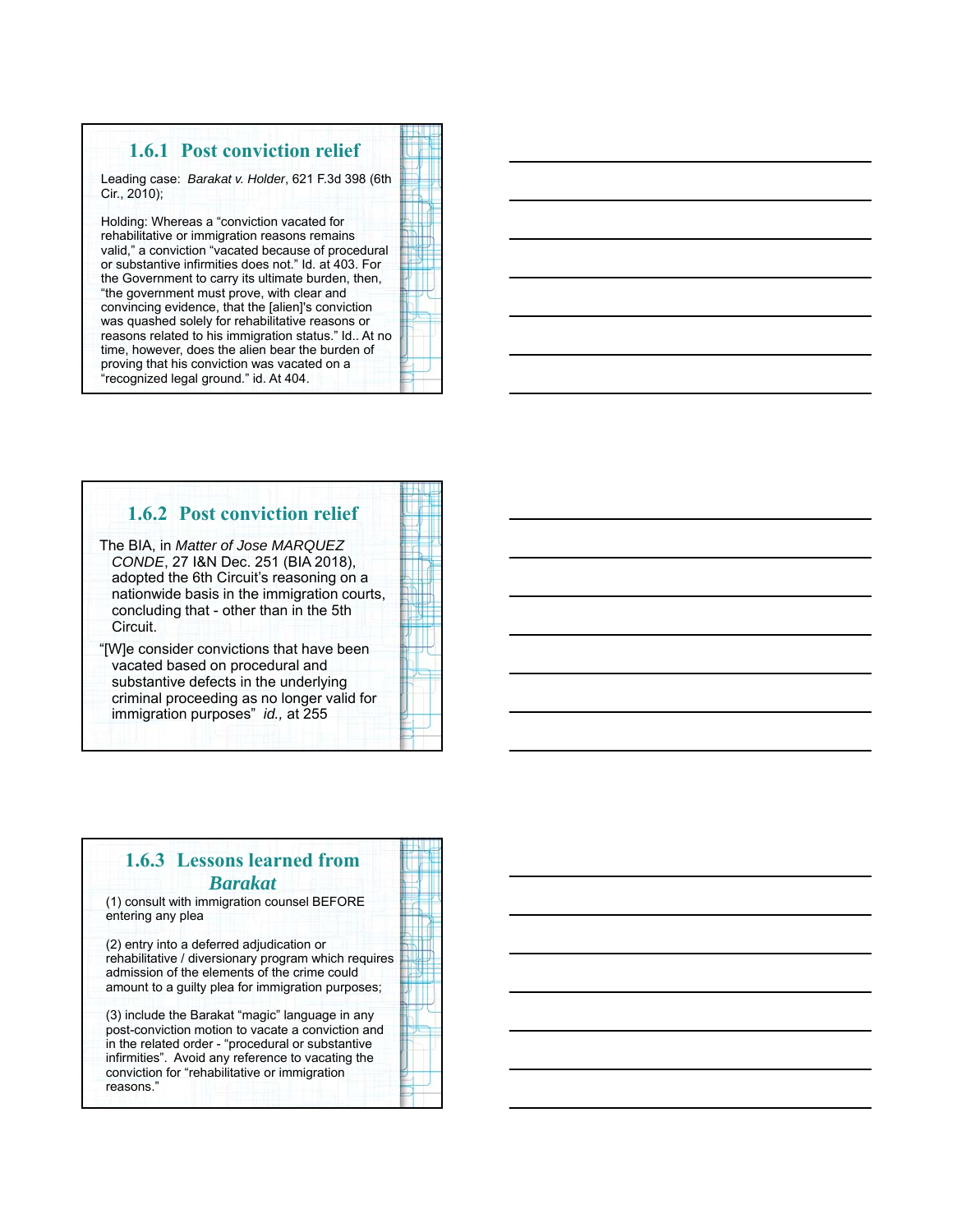# **1.7.1 Recent Supreme Court decisions**

*INS v. St. Cyr*, 533 U.S. 289 (2001): reinstated INA § 212 (c) relief for pleas entered into before the effective date of IIRIRA (April 1, 1996)

*Padilla v. Kentucky*, 130 S. Ct. 1473 (2010): Ineffective assistance of counsel in failing to advise of the immigration consequences of a guilty plea permits the affected alien to reopen the underlying proceedings and vacate the plea.



#### **1.7.2** *Padilla* **update** The Supreme Court heard arguments on November 1, 2012 in *Chaidez v. USA* as to whether *Padilla* should be applied retroactively (if *Padilla* created a new rule, then not retroactive; if *Padilla* simply extended the old rule requiring effective assistance of counsel to the immigration setting, then retroactive): Held: Padilla created a new rule, therefore NOT retroactive. Applies only to convictions that

became final on or after March 31, 2010. (The date of the Padilla decision).

## **1.7.2 Recent Supreme Court decisions (continued)**

*Judulang v. Holder*, 132 S. Ct. 476 (2011): Equivalence between grounds for removability and grounds for exclusion in order to qualify alien for relief under 212 (c) for prior crimes to which the alien pled guilty (NOT eligible for 212(c) relief if found guilty at trial)

*Moncrieffe v. Holder*, no. 11-702 (decided April 23, 2013) – drug possession statute divisible, hence not removable under categorical analysis.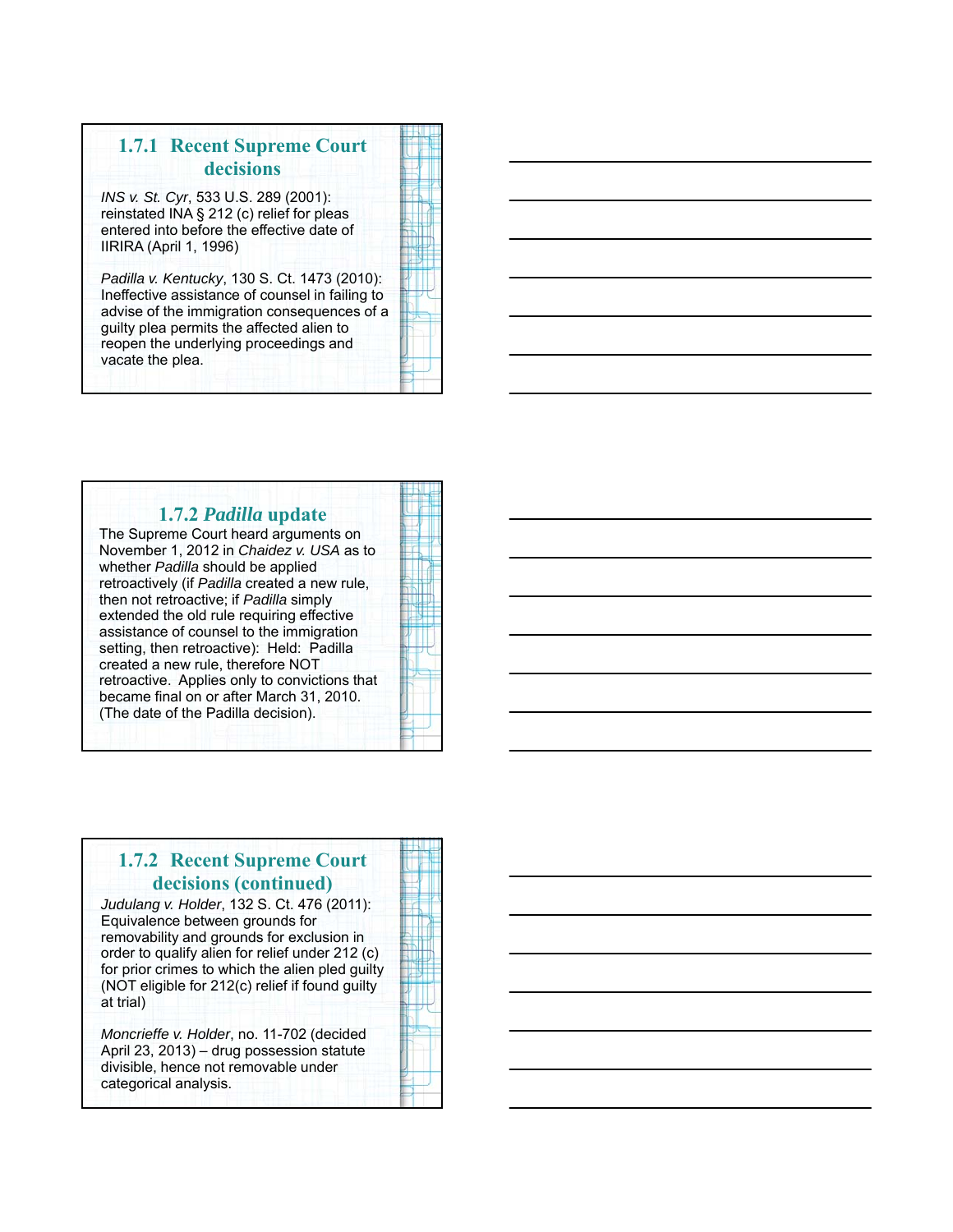# **1.7.2 Recent Supreme Court decisions (continued)**

*Jennings v. Rodriguez*, 583 U.S. \_\_\_ (2018):

- Constitutionality of prolonged detention: SCOTUS says its OK; no need for custody review at 6-month intervals. Affects:
- 1. Aliens subject to Mandatory detention
- 2. Arriving aliens including asylum seekers
- 3. Aliens detained pending commencement and completion of removal proceedings

### **1.7.2 Recent Supreme Court decisions (continued)** *Sessions v. Dimaya* (No. 15–1498, April 17, 2018): The Supreme Court affirmed the Ninth Circuit's

judgment that the language in 18 USC §16(b), as incorporated into the INA, that defines a "crime of violence" is unconstitutionally vague.

SCOTUS held that the "catch all" provision of "crime of violence" - "presents a serious potential risk of physical injury to another," 18 U. S. C. §924(e)(2)(B)—was unconstitutionally "void for vagueness" (relying on Johnson v. United States, 576 U. S. \_\_\_, (2015). ) – this extends to agg felony under INA as well.

#### **1.7.3 Other court decisions** Violation of Municipal Ordinance is a "Conviction" for immigration purposes: The 8th Circuit, in *Rubio v. Sessions*, (No. 17- 1902; 5/25/18) found the BIA properly denied TPS (Temporary Protected Status) for conviction of two misdemeanors, adding that it is irrelevant whether state law classifies crimes as "infractions" or "violations," so long as punishment imposable under state law meets definition of misdemeanor.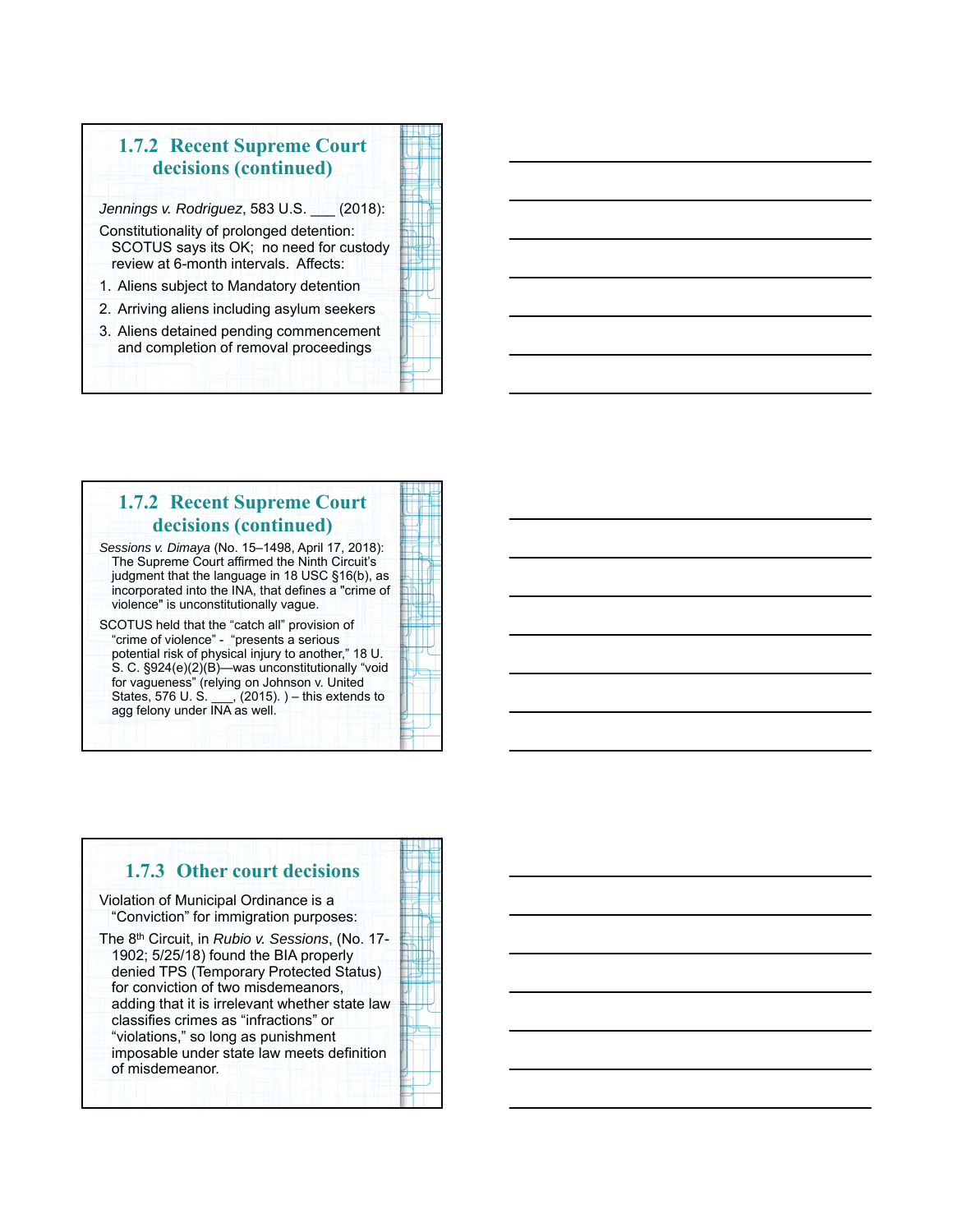



## **2.1.3 EOIR and BIA** The immigration court system is composed of approximately 260 immigration judges at 59 immigration courts in the USA; IJ decisions can be appealed through the Board of Immigration Appeals ("BIA"); • Currently 14 permanent members at the BIA, and 5 temporary appointees; • BIA decisions can be appealed to a Circuit Court on "questions of law or constitutional issues" – review limited by IIRIRA and the REAL ID Act (2005)

# **2.1.4 Master hearings and individual hearings** • Master and initial hearings are set at the immigration court. A master hearing is similar to criminal court arraignment and plea; • Individual hearing is similar to a trial. There is no jury. There is no appointed counsel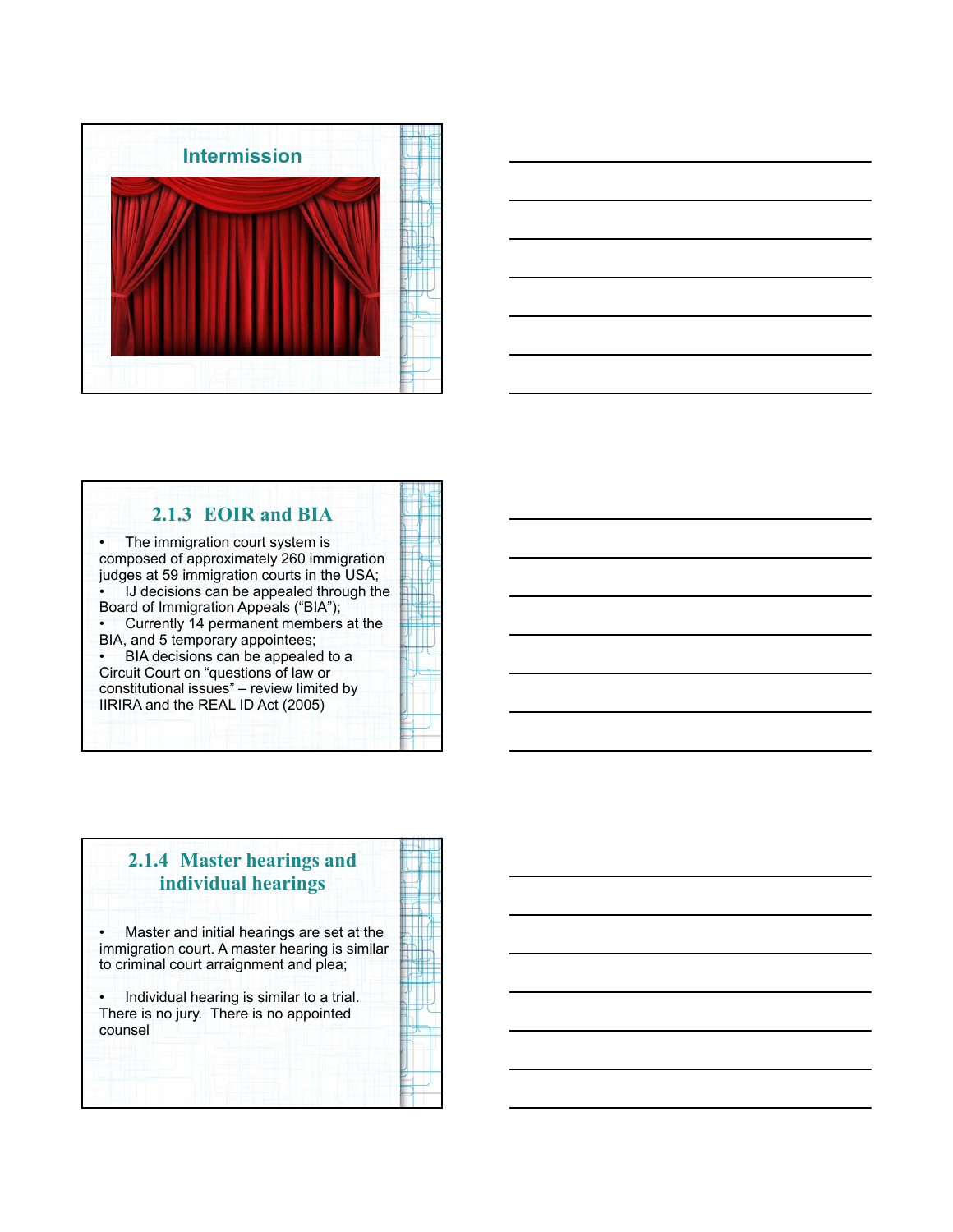# **2.2.2 What is relief from removal?**

An alien may have no basis for arguing that he or she is not removable (excludable or deportable) from the United States. That being the case, the alien may have some legal options to remain in the USA. Any such option is "relief from removal" and must be presented before the immigration court in order for the court to decide whether the alien qualifies for such relief or not.

## **2.3.1 Immigration court - "Master" hearings and "Individual" hearings**

Immigration court process starts by service of the Notice to Appear; contains date, time, location of hearing and charges against the alien;

• NTA must also be filed with immigration court;

• Once NTA is filed, immigration court will set hearing;

• Notice sent to alien's last known address

## **2.3.2 Charges in immigration court: Notice to Appear ("NTA")** • Non-US Citizenship; • Arrival date in the USA; Manner of entry to the USA; • Specific violation of immigration law (illegal entry, overstay, conviction, etc.) Consequently, removable under INA [Has the Supreme Court's Pereira v. Sessions (No. 17–459, June 21, 2018) decision leveled the playing field a tad?]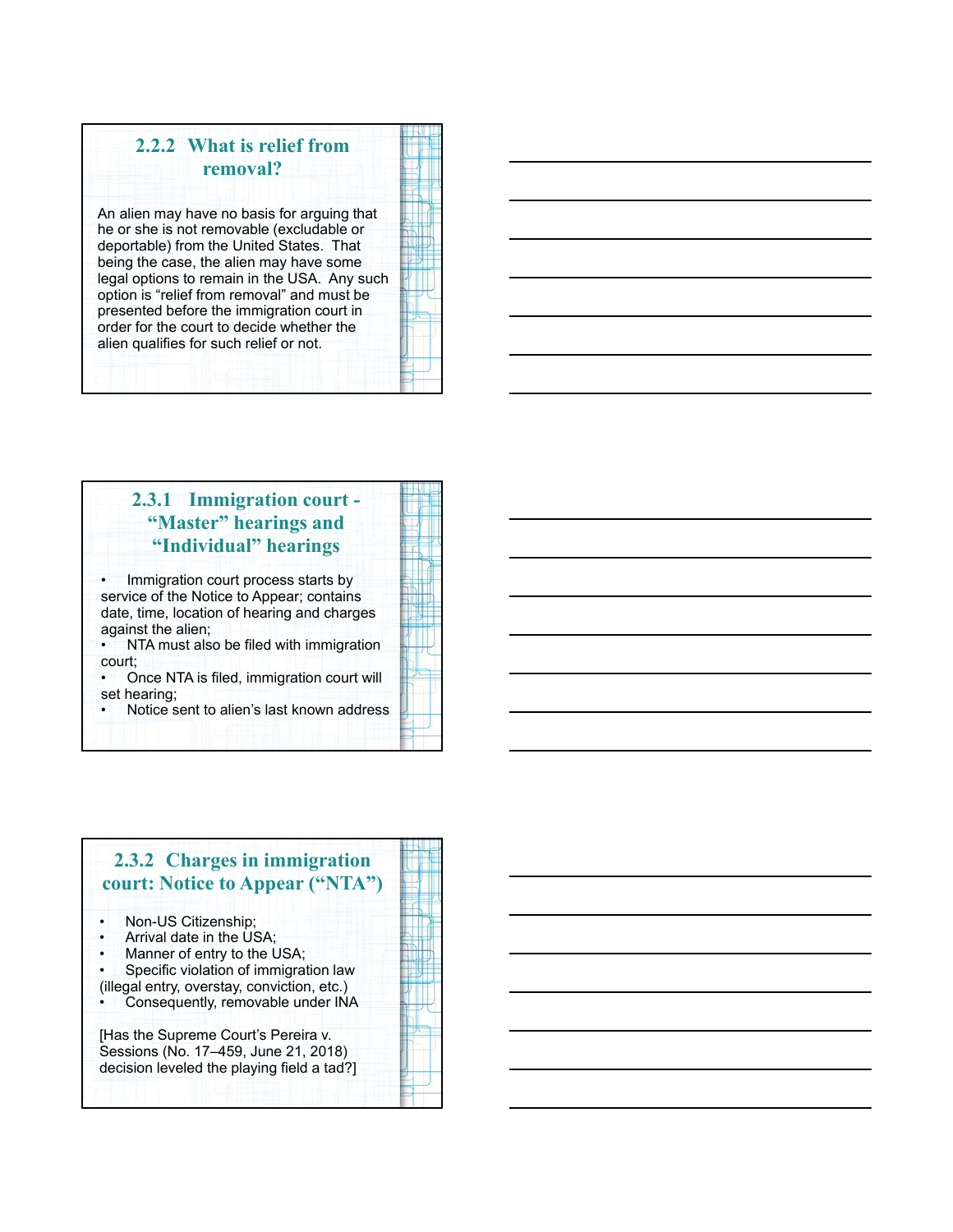#### **2.3.3 Breaking news….Supreme Court Decision in Pereira v. Sessions; (No. 17– 459, June 21, 2018)**

Briefly, Pereira argued that his NTA was issued without a date and time for his Master Calendar hearing and therefore was legally deficient to stop the 10-year clock for non-LPR cancellation of removal. When he made the argument, he had already accrued 10 years of time in the USA, even though part of that time had been AFTER he was served with the (no date, no time) NTA. The Supreme Court agreed, and remanded the case for Pereira to be able to apply for Cancellation of Removal for Non-LPR's.

### **2.4 Immigration court in Ohio**

• Federal Courthouse - 801 West Superior Avenue- Cleveland - 13th floor;

• Three Immigration judges; more to come • Judges are administrative law appointees through the U.S. Department of

Justice;

• Prosecutors are DHS attorneys under US Immigration & Customs Enforcement;

• Cleveland ICE district counsel currently has 6 active prosecuting attorneys and one supervising attorney

## **2.5.1 "***In absentia***" order of removal**

Many aliens do not receive their Notice to Appear either because they gave an incorrect address to the ICE, or the ICE made a mistake when inputting the address, or the alien has since moved and NOT informed the ICE. If the alien fails to appear at the Individual hearing absent a compelling reason, the alien may be ordered removed in absentia.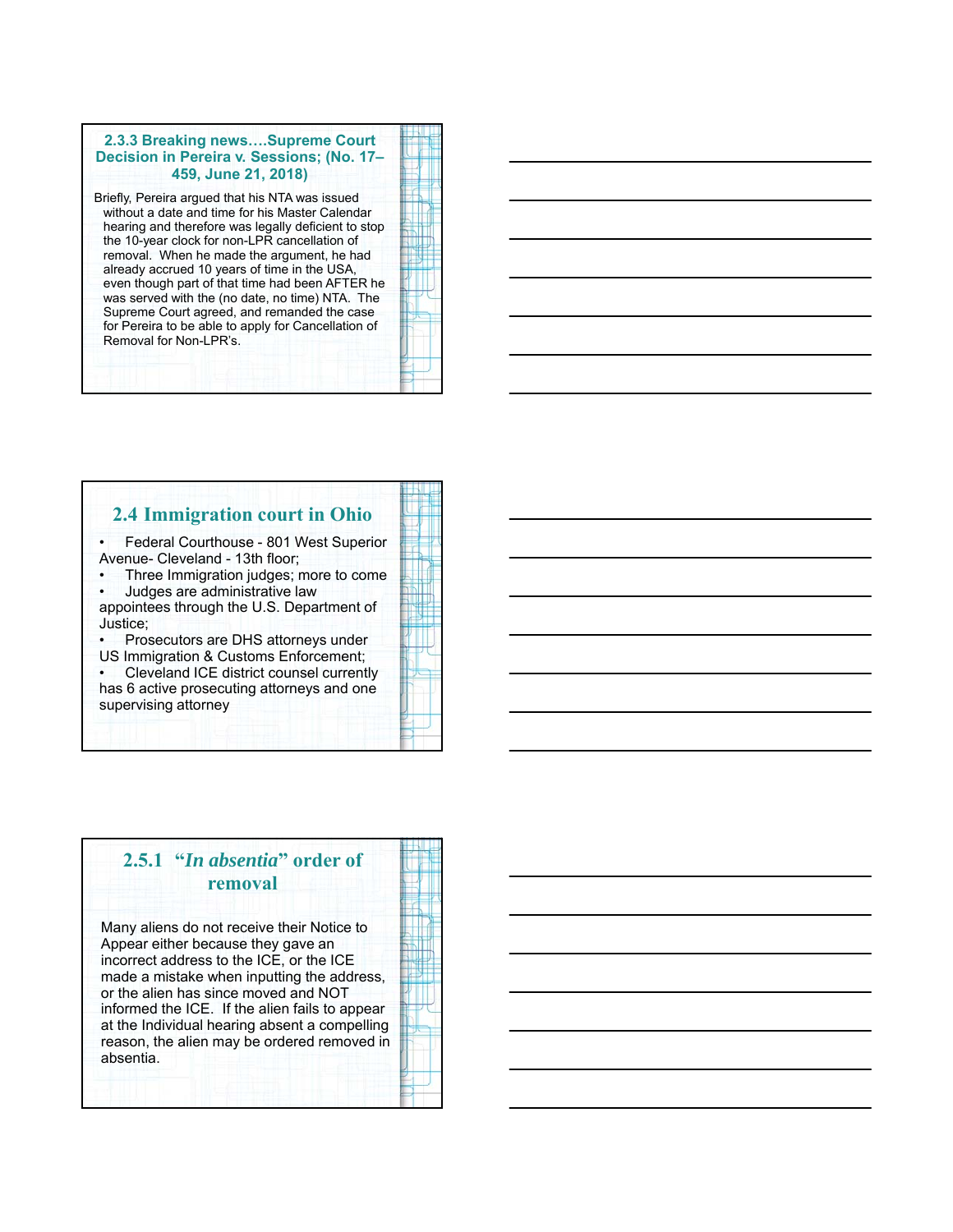## **2.5.2 "Master" hearing(s)**

All preliminary hearings in the immigration court case before the final Individual hearing;

• Analogous to pretrial hearing in state or Federal court;

• First Master establishes name, address and language requirements;

At first master, may ask for and receive additional time to find attorney

Subsequent masters may be set to file applications, discuss evidence, or eligiblity for relief



## **2.5.2 Master hearing (continued): Other issues addressed**

Pleadings to charges on the NTA;

• Designation of country to which alien may be removed, if found removable;

• Discussion of available relief;

• Deadlines to file applications for relief

# **2.5.2 Master hearing (continued)** Further Master hearings may be set for status conferences, to determine if applications for relief have been timely filed, for discussion on whether relief may be pretermitted (barred), and other administrative functions.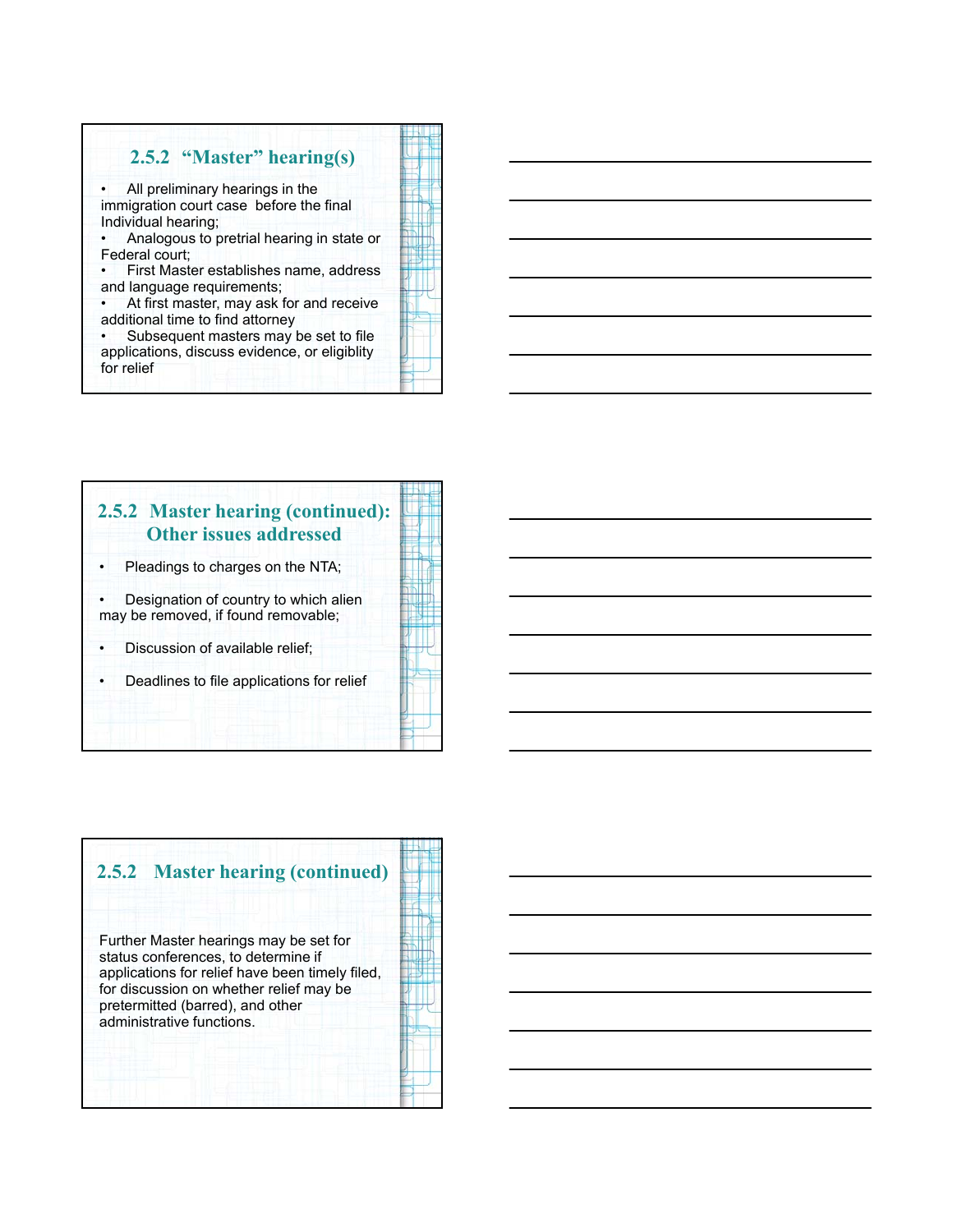# **2.5.3 "Individual" hearing**

The Individual hearing is like a trial;

Alien must present his or her case;

Alien may be represented by attorney at his or her expense;

Present expert witness testimony and evidence;

• Hearings may be open to the public or closed (example, asylum, battered spouse) depending on case.



# **2.5.3 Individual hearing (continued)**

• Some hearings- especially detained - are heard by televideo or telephone;

• Evidence must be submitted at least 15 days prior to hearing;

• Hearings are generally no more than 4 or 5 hours long at maximum;

• Court may admit testimony of witnesses or accept proffers in order to speed up the trial

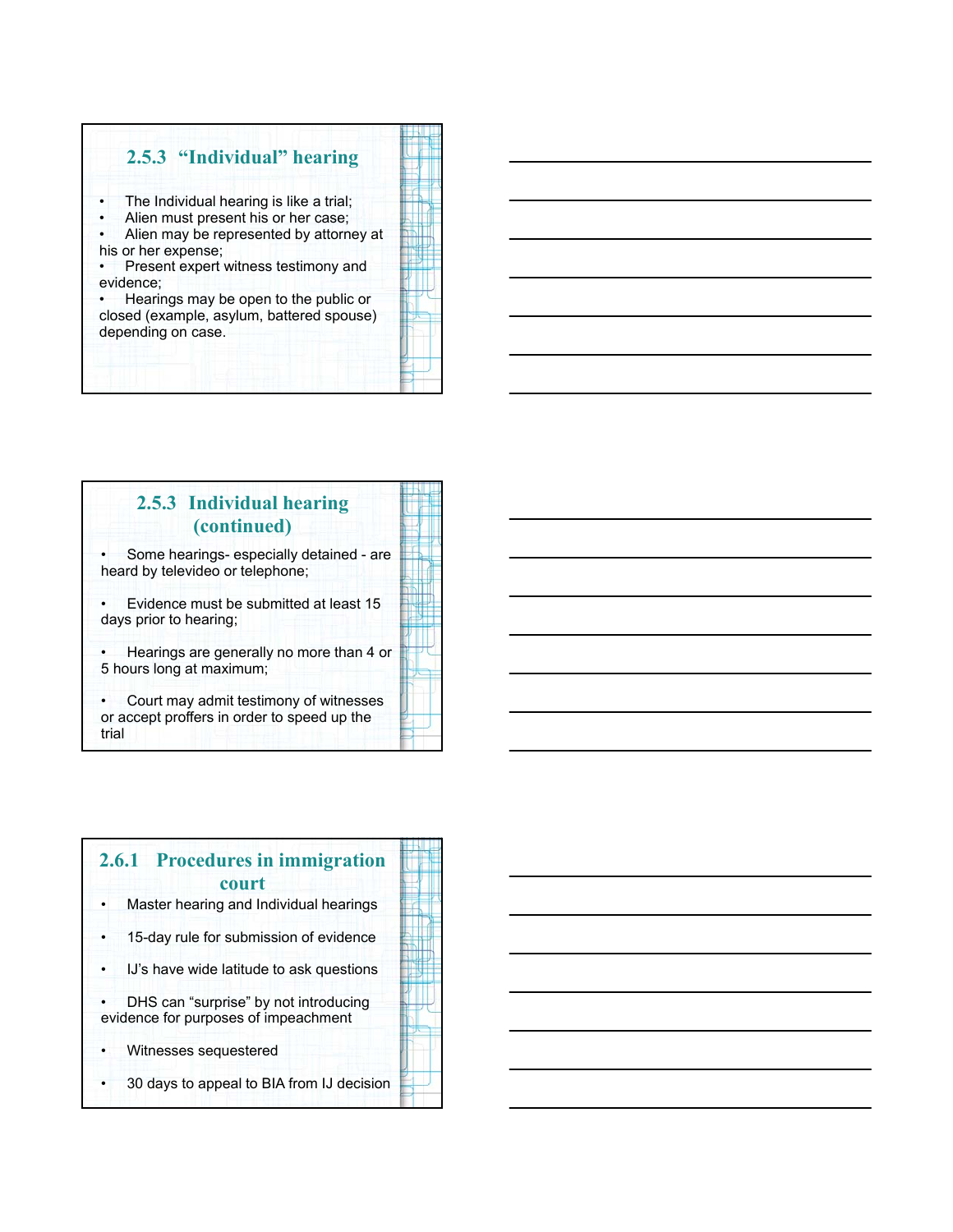## **2.6.2 Appeal to BIA**

• Thirty days to appeal following the decision of the IJ. Must file with BIA in Falls Church, Virginia;

• Appeals from USCIS decision on familybased cases are also appealed to the BIA within 30 days of the decision;

• Appeals from USCIS decision in nonfamily based cases are appealed to Administrative Appeals Office within USCIS

# **2.6.3 Appeals to federal courts** • Following BIA decision, alien may appeal to the federal circuit if permitted under IIRIRA and the restrictive provisions of the REAL ID Act of 2005; May be removed from the United States pending appeal unless appeals court has stayed the alien's removal.

## **2.6.4 Detention of aliens during course of proceedings**

Aliens detained by ICE are set for hearings on an expedited track. Since there is an urgency to process detained cases as quickly as possible, this represents a substantial push or even a burden to attorneys to be able to interview their client, identify applicable grounds for relief and to identify and prepare witnesses in a very limited time.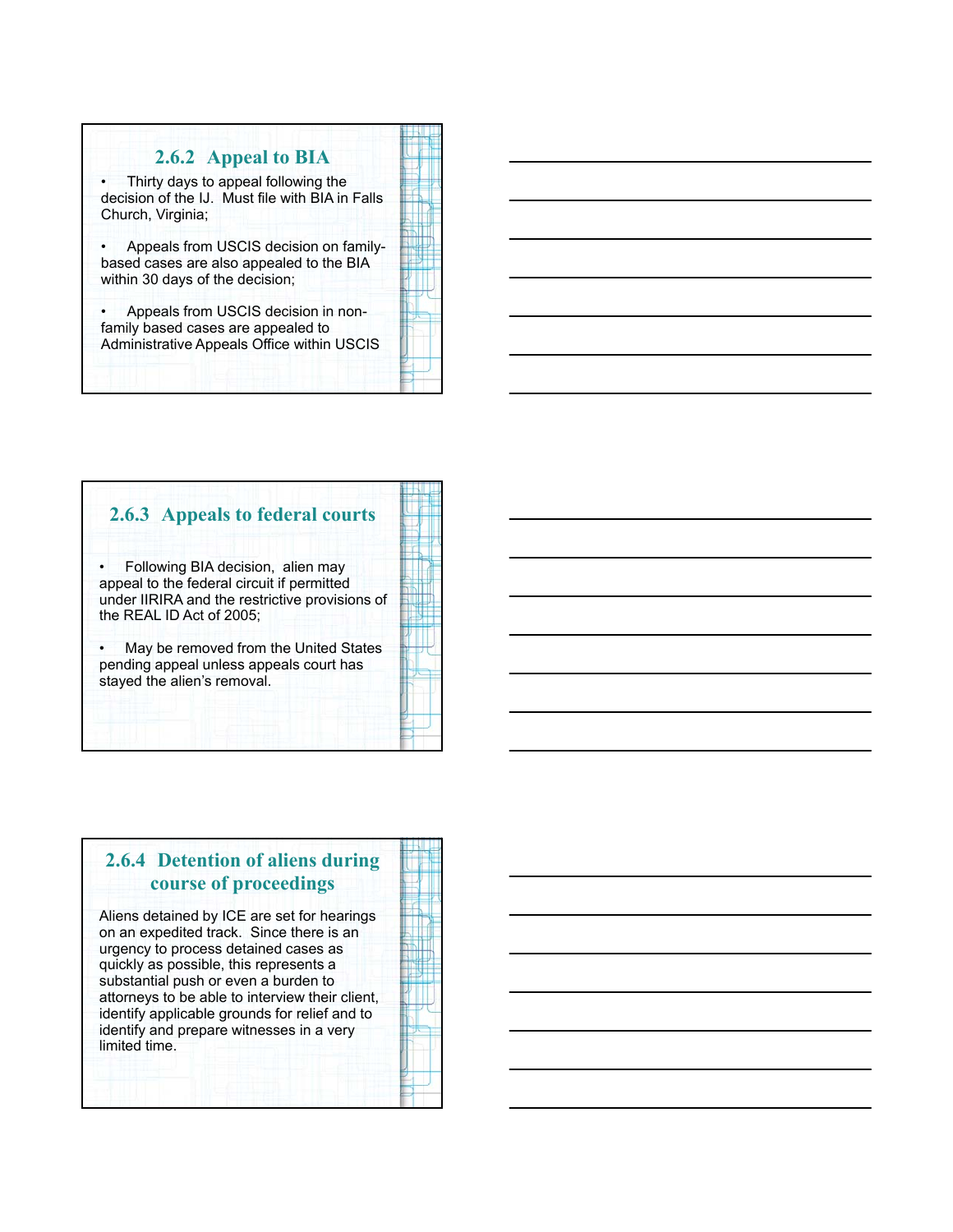



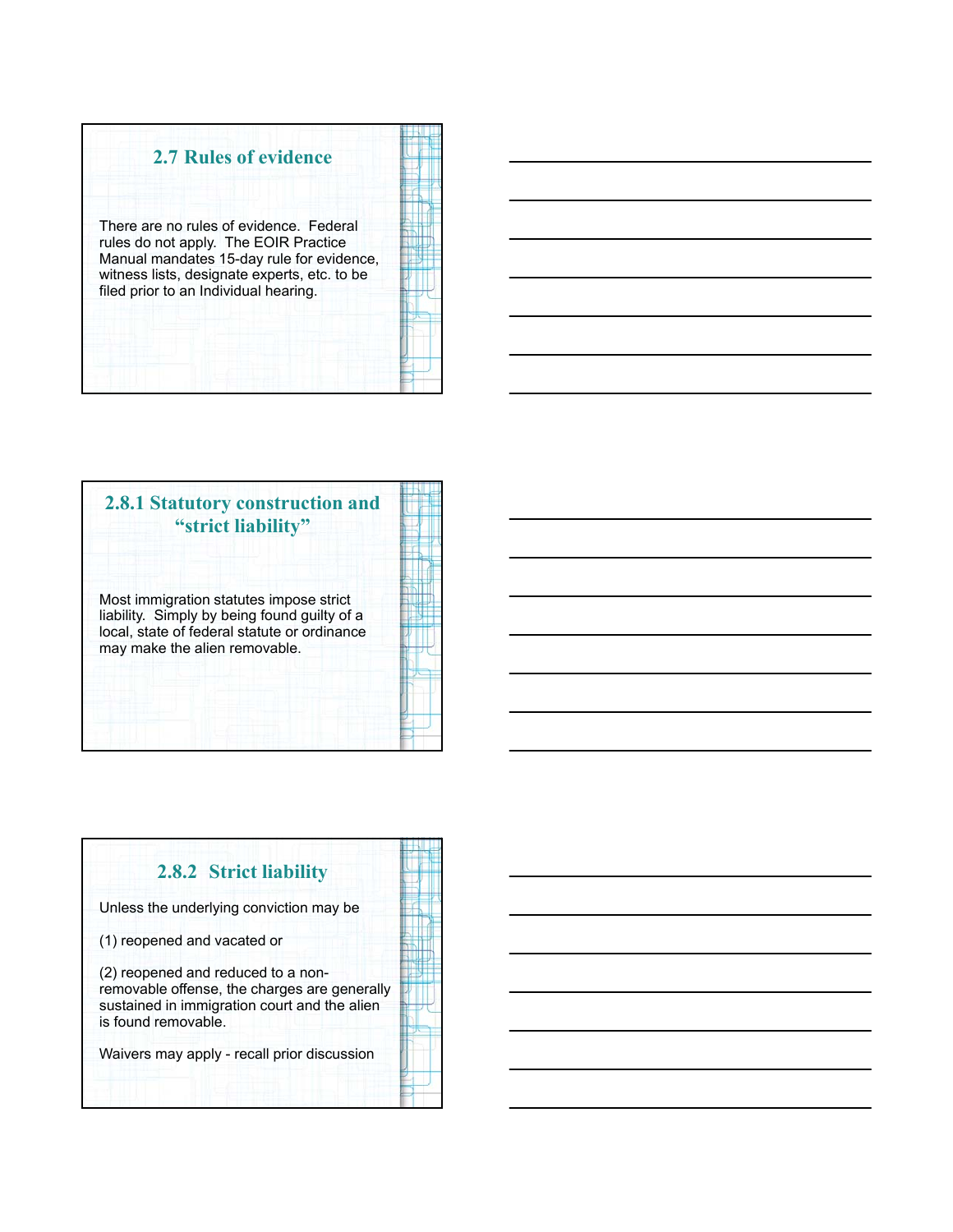

## **2.8.4** *Mens rea* **(continued)**

"Whether a particular crime involves moral turpitude is determined by reference to the statutory definition of the offense and, if necessary, to authoritative court decisions in the convicting jurisdiction that elucidate the meaning of equivocal statutory language." Matter of Robles-Urrea, 24 I & N Dec. 22 (BIA, 2006)

## **2.10.3 Why is it important to understand CIMT's?**

Many immigration removal cases arise out of commission of CIMT's. Therefore, it is important to understand what a CIMT is and whether a particular crime is a CIMT. The BIA has developed two tests for whether a conviction gives rise to a charge of removal – those are the "categorical approach" and the "modified-categorical approach".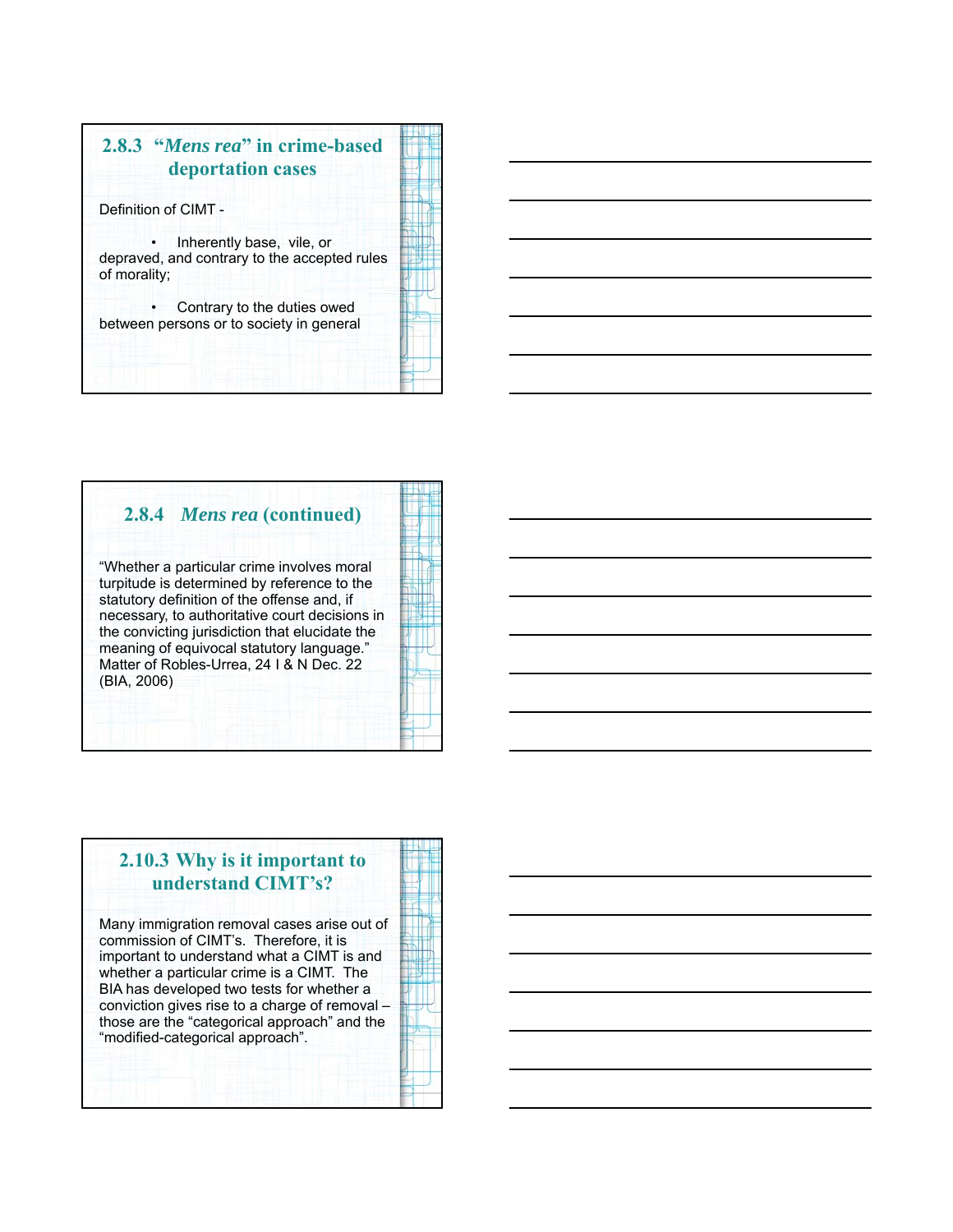# **2.10.4 Test 1: The categorical approach**

• View the elements of the underlying criminal statute;

Look at the record of conviction;

Compare both for any congruence between the statute and the immigration ground of removal;

If there is a congruence, then the violation is a removable offense

## **2.8.5 The categorical approach - (continued)**

"In determining whether an alien was convicted of a crime involving moral turpitude, we use the categorical approach, focusing on the statute and the record of conviction, rather than on the specific act committed by the alien... Accordingly, we look to the elements of the respondent's statutory offense in order to determine whether the crime is one that necessarily involves moral turpitude, without considering the circumstances under which it was committed." In re Tejwani, 24 I & N Dec. 97 (BIA 2007)

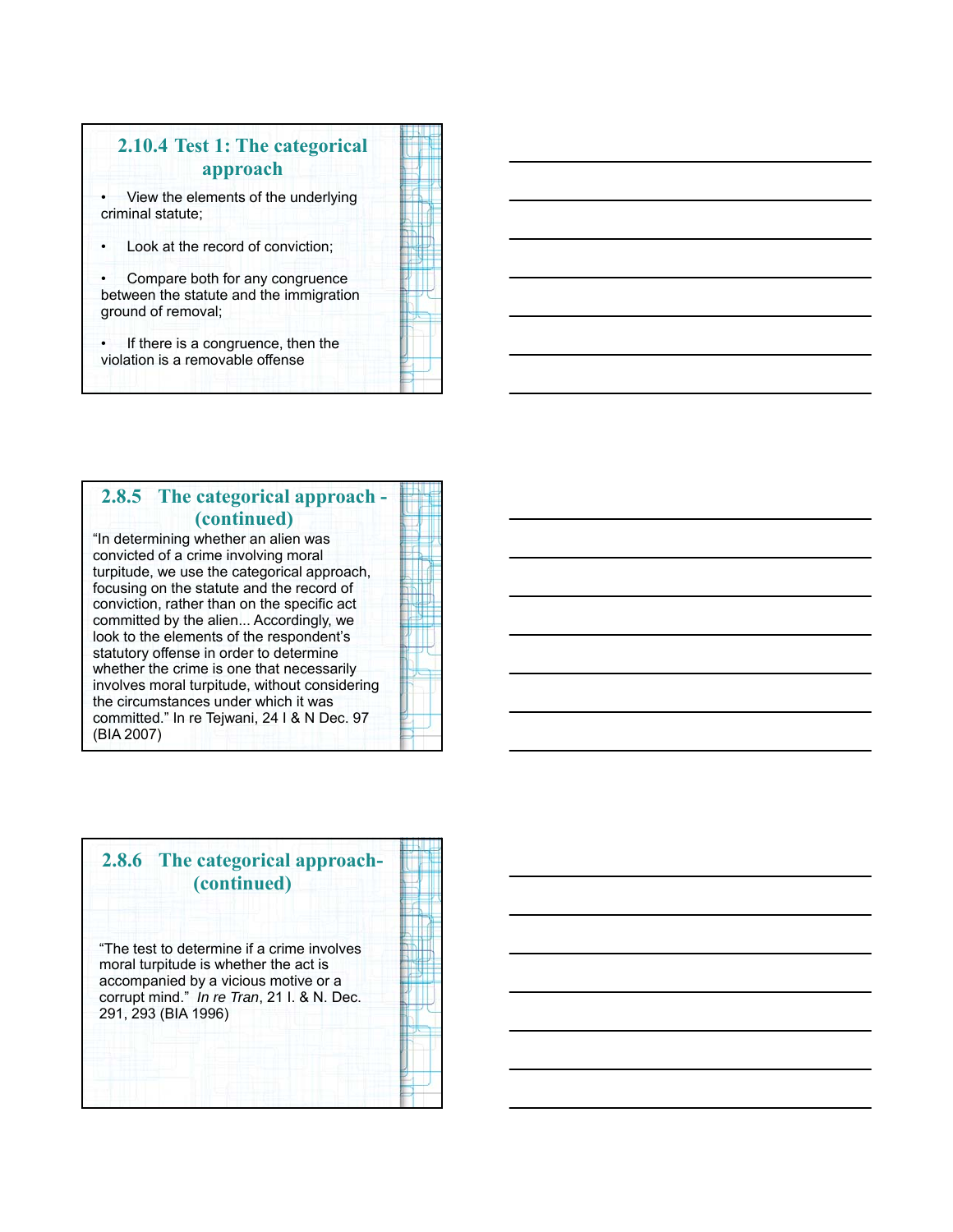# **2.8.7 Modified categorical approach**

The criminal statute is silent as to the elements that are implicated in the immigration statute. So the categorical approach will not work. The immigration court then has to look behind the state's criminal statute to examine the following:

- Record of state court proceeding;
- Police report;
- Indictment;
- Testimony;
- Any other pleadings

|   | I           |
|---|-------------|
|   |             |
|   |             |
|   | i           |
|   |             |
|   |             |
|   |             |
|   | ı           |
|   |             |
|   | ı           |
|   |             |
|   | ı           |
|   |             |
|   | I           |
|   |             |
|   | ı           |
|   | ı           |
|   | ı<br>٠      |
|   | ۱           |
|   | ı           |
|   | ı           |
| н | ı           |
|   | ı<br>į<br>۱ |
|   |             |
|   | ı<br>I      |
|   | ۱           |
|   |             |
|   |             |
|   | ۱           |
|   | ۱           |
|   |             |
|   | ì           |
|   | ۱           |
|   |             |
|   |             |

## **2.8.8 Modified categorical approach (continued)**

Under the modified categorical approach, the Board "may determine which statutory phrase was the basis for the conviction by consulting a narrow universe of "Shepard documents" that includes any charging documents, the written plea agreement, the transcript of the plea colloquy, and any explicit factual finding by the trial judge to which the defendant assented." United States v. Palomino, 606 F.3d 1317, 1337 (11th Cir. 2010).

## **2.9.1 What do you do as counsel for a client with immigration issues?**

Issue spotting – is immigration an issue?

Vigorously defend criminal charges at the trial court level!

Work with immigration counsel to craft a plea that will avoid immigration consequences or leave immigration consequences that can be ameliorated by a waiver.